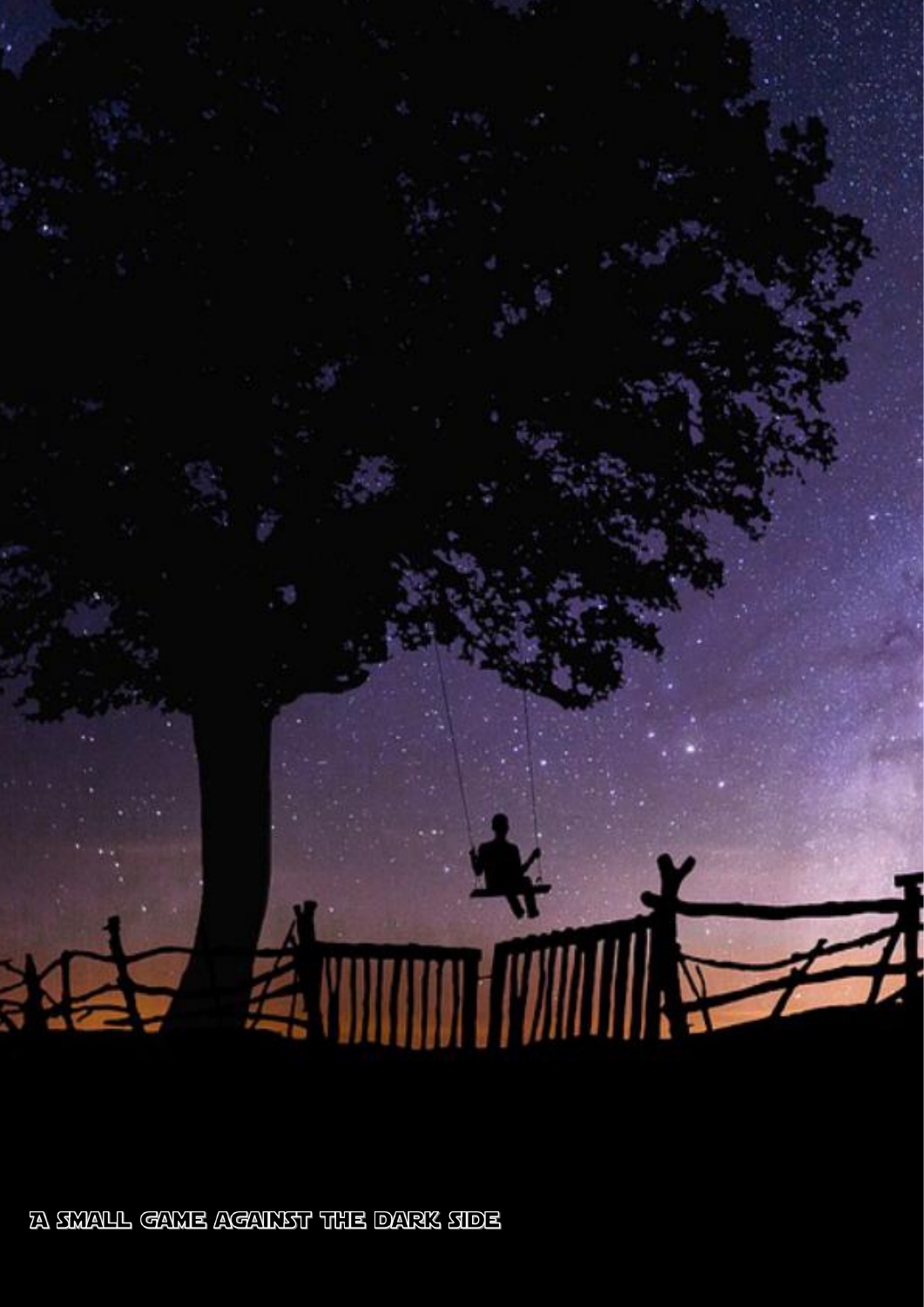# What is This?

This is a trimmed-down, subminiature version of the Fifth Edition of the World's Most Popular Role-playing game that has been designed to be quick and easy to play in the Star Wars setting.

# Getting Started

Get a group of 2-6 people together with some dice, paper, and pencils. One player is the Game  $\triangleright$ Master (GM), who runs all of the non-player characters (NPCs), describes the environment,  $\triangleright$ and determines the outcome of rolls. The rest of the players make one character. Agree upon a game concept, and then each player creates a character concept that fits. The  $\triangleright$ game is largely played through a dialogue, the players describe their character's attempted actions and the GM calls for what rolls or rules are necessary.

A group of characters is usually called a party or a group. Your party will interact with each other, the NPCs, and the universe, all under the guidance of the GM, the dice, and the rules. All you need to play are these rules, a set of polyhedral dice, and something to take notes on. Every player should at least have a passing understanding of the rules, and the GM should know enough to make characters and run the basics.

# Polyhedral Dice

This game uses dice with 4, 8, 10, 12 and 20 sides in addition to the usual six-sided dice. The usual notation for dice is XdY, which means roll X dice with Y sides. (2d6 is two six-sided dice,<br>1d12 is one twelve-sided dice.)  $\begin{pmatrix} 0 & 0 \\ 0 & 1 \end{pmatrix}$ 1d12 is one twelve-sided dice.)

# Explanatory Notes

This document will be easiest to understand if you are already familiar with RPGs. For the unfamiliar reader, the following brief explanations are offered:

#### **Stats (aka Ability Scores) and Skills:**

Numerical representations of a character's raw physical/mental abilities and training in specific areas, respectively. Corresponds to a bonus, which is added to rolls.

**Race:** The fantasy species a character belongs to.

**Class:** A collection of talents and abilities that describe a character's profession or role as a rebel/adventurer.

**Level:** Character level is a reflection of a character's general growth as a result of earning experience from overcoming obstacles.

# How to write an adventure for Star20

The classic labyrinth/dungeon approach may be less effective in the cinematic universe of Star Wars. I normally start writing few lines of prologue to set the overall context (you know, the yellow lines coming from the bottom of the screen :) ) and then I just list a set of scenes/events like this one:

- your sister has been kidnapped by the stormtroopers,
- you have to take back your equipment from home surrounded by storm troopers,
- $\triangleright$  you have to enter the empire base to save your sister,
- you must leave the planet.

# **Characters**

#### **Stats**

There are 3 stats: Strength (STR), Dexterity (DEX) and Mind (MIND).

Roll 4d6, drop lowest die. Total remaining 3 dice and allocate to one of the stats. Repeat for remaining stats. Alternatively you may use the array of 15, 13, 9.

Stat bonus = (STAT-10)/2, round down.

## **Races**

**Humans:** +1 to all Stats

Aliens: +3 to one stat, choose your shape and one of the following bonuses: see in the dark, breath underwater,

**Droids:** memory slot (+2 to one skill, can be switched after a short rest)



#### **Classes**

The classes are related to the bright side of the Force, choose one amng: Soldier, Spy, Scoundrel, Force user, Bounty Hunter, Techwiz, Scoundrel, Diplomat and Pilot.

Characters start at level 1 with a proficiency bonus of +2.

Every character start with a starting equipment pack listed in the equipment section.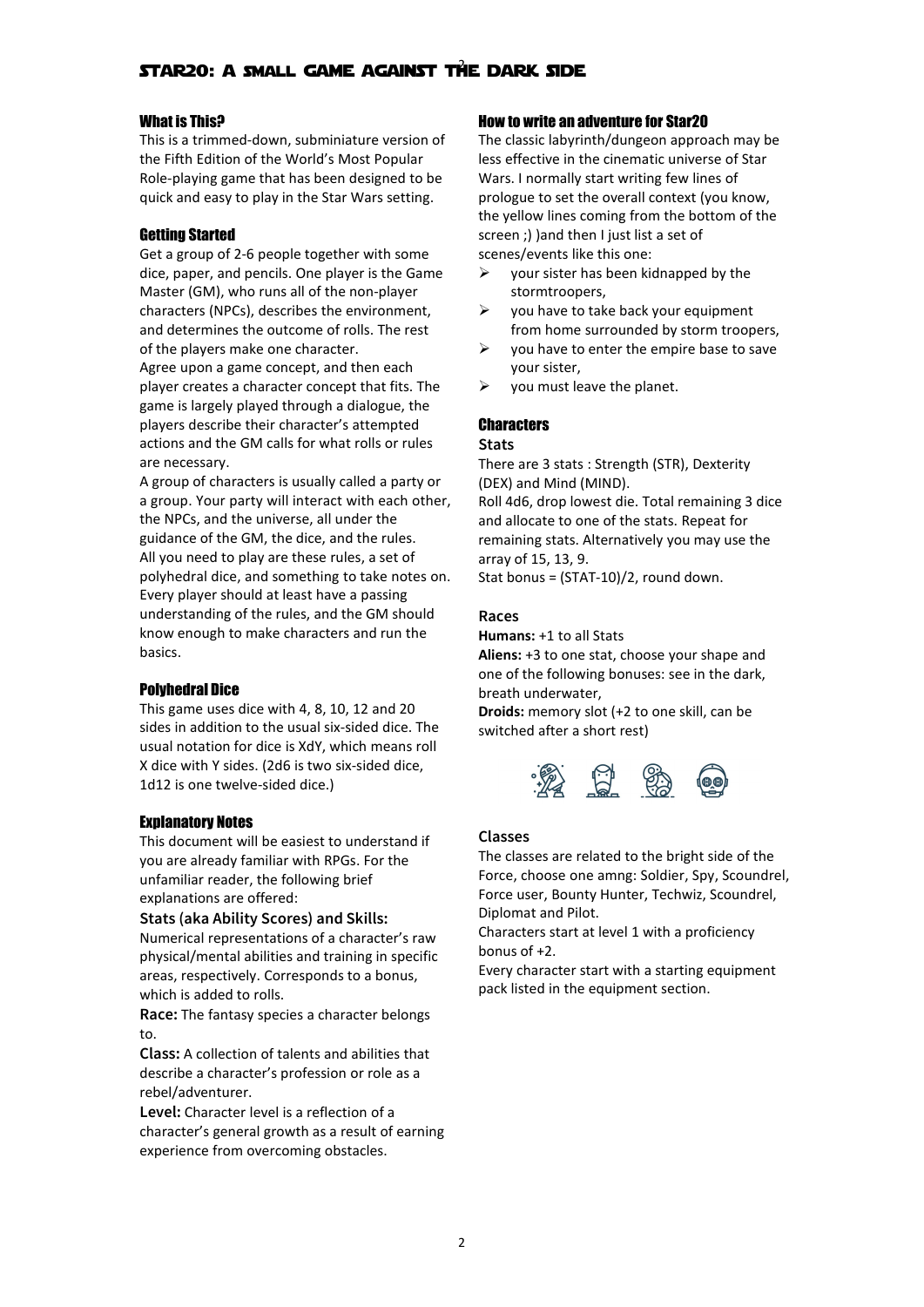# **Soldier**

**Skill and Save Proficiencies:** Physical, STR Saves **Multiple Attacks:** You gain an additional attack when you start at  $1^{st}$  and then at 5th level.  $\blacksquare$  Drone **Precision hit:** At level 3 you crit on a 19-20. **Fearless:** You gain an additional attack giving your opponents advantage against you until the start of your next turn.

**Armor and weapons:** any except full armor, lightsabre and ion beam rifle.

# **Bounty Hunter**

**Skill and Save Proficiencies:** Physical, STR Saves



**Multiple Attacks:** You gain an additional attack when you start at  $1^{st}$  and then at 5th level.  $\qquad \qquad$  drone. **Prey focus:** At level 3 you can mark an enemy in combat as a bonus action. You add 1d6 to the damage dealt to him until the end of combat. You can mark one enemy at a time. **Sniper:** +2 to ranged attacks.

**Armor and weapons:** any except lightsabre.

## **Spy**

**Skill and Save Proficiencies:** Subterfuge, DEX saves

**Sneak Attack:** Whenever you have surprise or your target is distracted by melee combat with another foe you may add [one half of level, rounded up]d6 to your damage.

**Cunning Action:** As a bonus action, you may make a Subterfuge check or Dash.

**Armor and weapons:** light armor, any weapon except blaster rifle, lightsabre and ion beam rifle.

# **Scoundrel**

**Skill and Save Proficiencies:** Subterfuge, MIND saves

**Dirty trick:** Whenever you have surprise or your target is distracted by melee combat with another foe you may make an additional attack. **Footboard:** at third level, as a bonus action, you may shove or grapple an opponent within 15 feet.

**Jack of All Trades:** You add half of your proficiency bonus to skill checks your are not proficient in.

**Armor and weapons:** light armor, any weapon except blaster rifle, lightsabre and ion beam rifle.

#### **Techwiz**

**Skill and Save Proficiencies:** Knowledge, MIND Saves

**Drone companion:** You have a small size drone, like R2-D2. The drone acts independently of you, but it always obeys your commands. In combat, it can't Attack, but using a reaction, which you take when you or an ally are hit by an attack you can make your drone grant disadvantage to the attack. it can take other actions as normal. While your droid is within 300 feet of you, you can communicate with it through a datapad. You can't have more than one droid companion at a time but during combat you can use a bonus action to activate one small tiny flying drone. Use your reaction to give disadvantage to opponents also with it. Drone statistics are described in the equipment section.

**Pimp my blaster:** you can modify a blaster to add 1d12 to damage at first level and 3d6 at fifth level. Everybody else is at disadvantage using the blaster.

**Armor and weapons:** no armor, any weapon except blaster rifle, lightsabre and ion beam rifle.

#### **Pilot**

**Skill and Save Proficiencies:** Knowledge, DEX saves

**Ace of space:** when piloting, double speed and hit points of the vehicle and gain dodge as a bonus action.

**Multiple Attacks:** You gain an additional attack when you start at 1<sup>st</sup> and then at 5th level. Starting Equipment: light armor, blaster, 15 credits, a jumpsuit (see Equipment) **Armor and weapons:** light armor, any weapon except blaster rifle, lightsabre and ion beam rifle.

#### **Diplomat**

# **Skill and Save Proficiencies:** Knowledge, MIND Saves

**Speaker inspiration:** [MIND bonus] times per rest, your stirring words inspires an ally, who can add a d6 to an ability check, skill check or saving throw of their choice (before or after the roll) in the next 10 minutes. The die becomes a d8 at 5th level, a d10 at 10th level **Commander:** as a bonus action you can give advantage to one ally to attack rolls every round **Armor and weapons:** no armor, any weapon except blaster rifle, lightsabre and ion beam rifle.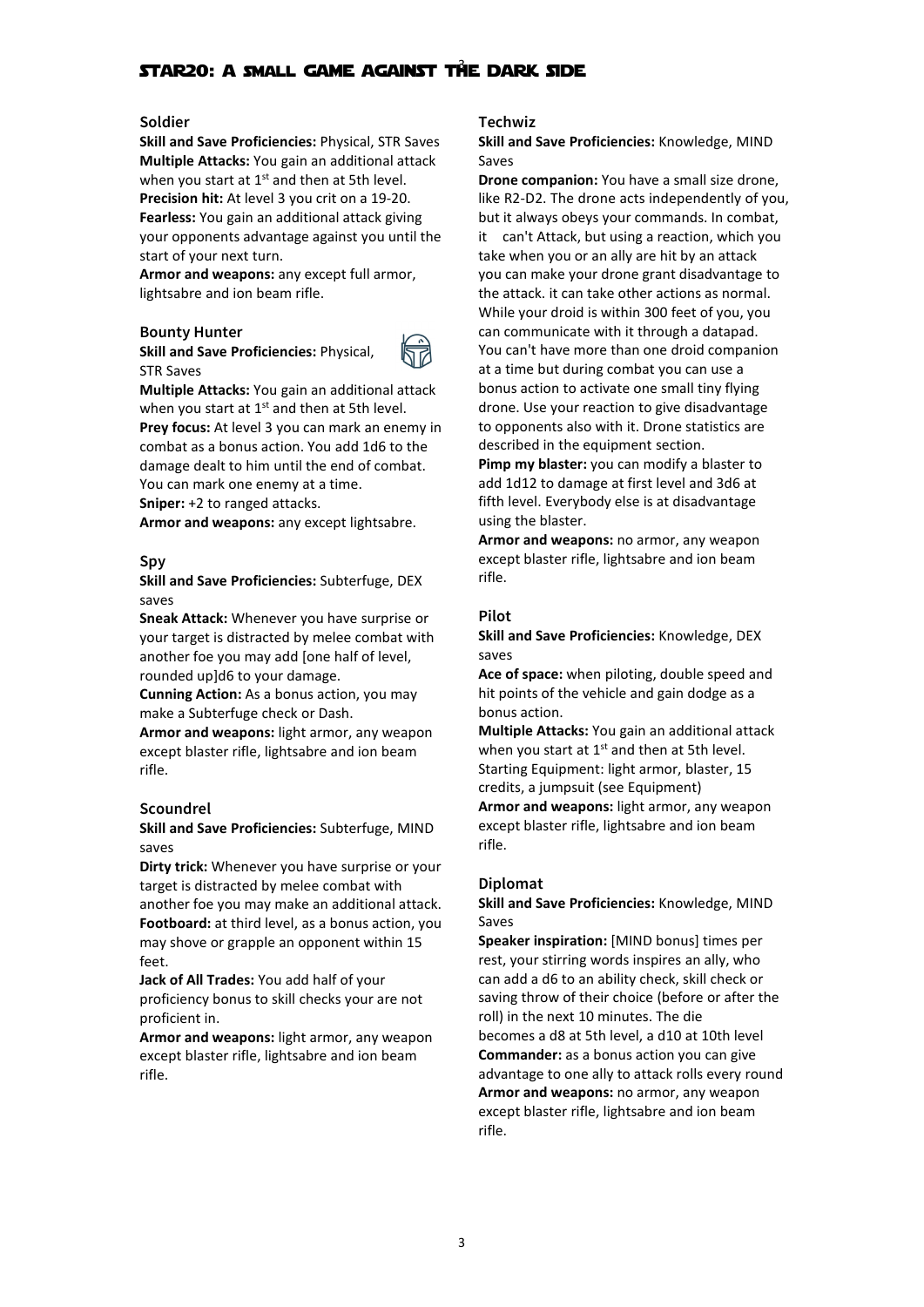# **Force user**

**Skill and Save Proficiencies:** Force use, MIND saves

**Force powers:** you have one force point per level. Select three power you know at first level and add one at  $3^{rd}$  and fifth level; you must train  $\left| \right|$  Asking the creatu as jedi knigh to learn lightsabre combat. See Force chapter for more information. **Combat foresight:** Your AC equals 10 + DEX bonus or MIND bonus + proficiency bonus. **Force over matter:** rethrow one dice per rest. **Armor and weapons:** no armor, any weapon except blaster rifle and ion beam rifle.

# Skills and Saving Throws

There are 5 skills: Physical, Subterfuge, Knowledge, Communication and Force use (reserved to Force users). Roll equal to or higher than the given Difficulty Class (DC) or opposed roll to succeed.

Skill/Saving Throw roll = d20 + stat bonus + (proficiency bonus)

For example, Climbing would use STR + Physical bonus. Dodging a falling rock is DEX + Physical bonus. Finding a trap is MIND + Subterfuge bonus. Disabling a trap is DEX + Subterfuge bonus.

# **Common DC's**

| Easy      | 10 |  |
|-----------|----|--|
| Hard      |    |  |
| Very hard |    |  |

# Advantage and Disadvantage

Whenever a character has increased or decreased odds of succeeding on a d20 roll, the GM may give that character Advantage or Disadvantage. This involves rolling twice and taking the better or worse of the two rolls respectively.

# **Force**

All force user can activate one of the following powers using their action. Each activation costs a force point. Concentration: all force powers require concentration. While concentrating on a force power, a force user may not activate other powers. If a force user is hit while concentrating on a force power, he/she must make a DC 10 or half the damage taken (whichever is higher) force use check or the force power fizzles. The DC for saving throws to resist a force power is: 8 + MIND bonus + proficiency bonus

#### **Mind trick**

Range: 30 feet Duration: 5 minutes

You suggest a course of activity (limited to a sentence or two) and influence a creature you see that can hear and understand you. The suggestion must sound reasonable. Asking the creature to stab itself, immolate itself, or do some other obviously harmful act ends the spell. The target must make a MIND saving throw. On a failed save, it pursues the course of action. The course of action can continue for the entire duration. If the activity can be completed in a shorter time, the spell ends when the subject finishes what it was asked to do. You can also specify conditions that will trigger a special activity. For example, you might suggest that a stormtrooper give her speeder to the first beggar she meets. If the condition isn't met before the spell expires, the activity isn't performed. If you or any of your companions damage the target, the power ends. You can't use the power on more than one target per power activation.

# **Telekinesis**

Range: 60 feet Duration: up to 5 rounds

You move creatures or objects by thought.<br>Creature: You move a Huge or smaller creature. Make a force use check contested by the creature's Strength check. If you win, you move the creature up to 30 feet in any direction, including upward. A creature lifted upward is in mid-air. On subsequent rounds, you can use your action to maintain your grip by repeating the contest. You can slam a creature against a surface for 1d8 damage. Object: You can try to move an object that weighs up to 1,000 pounds. If the object isn't being worn or carried, you automatically move it up to 30 feet in any direction. If the object is carried by a creature, you must make a force use check contested by that creature's Strength check. If you succeed, you pull the object away and can move it up to 30 feet in any direction.

# **Telepathy**

#### Range: 300 feet Duration: 1 hour

You forge a telepathic link among up to eight willing creatures of your choice within range. Targets can communicate telepathically whether or not they have a common language. The communication is possible over any distance.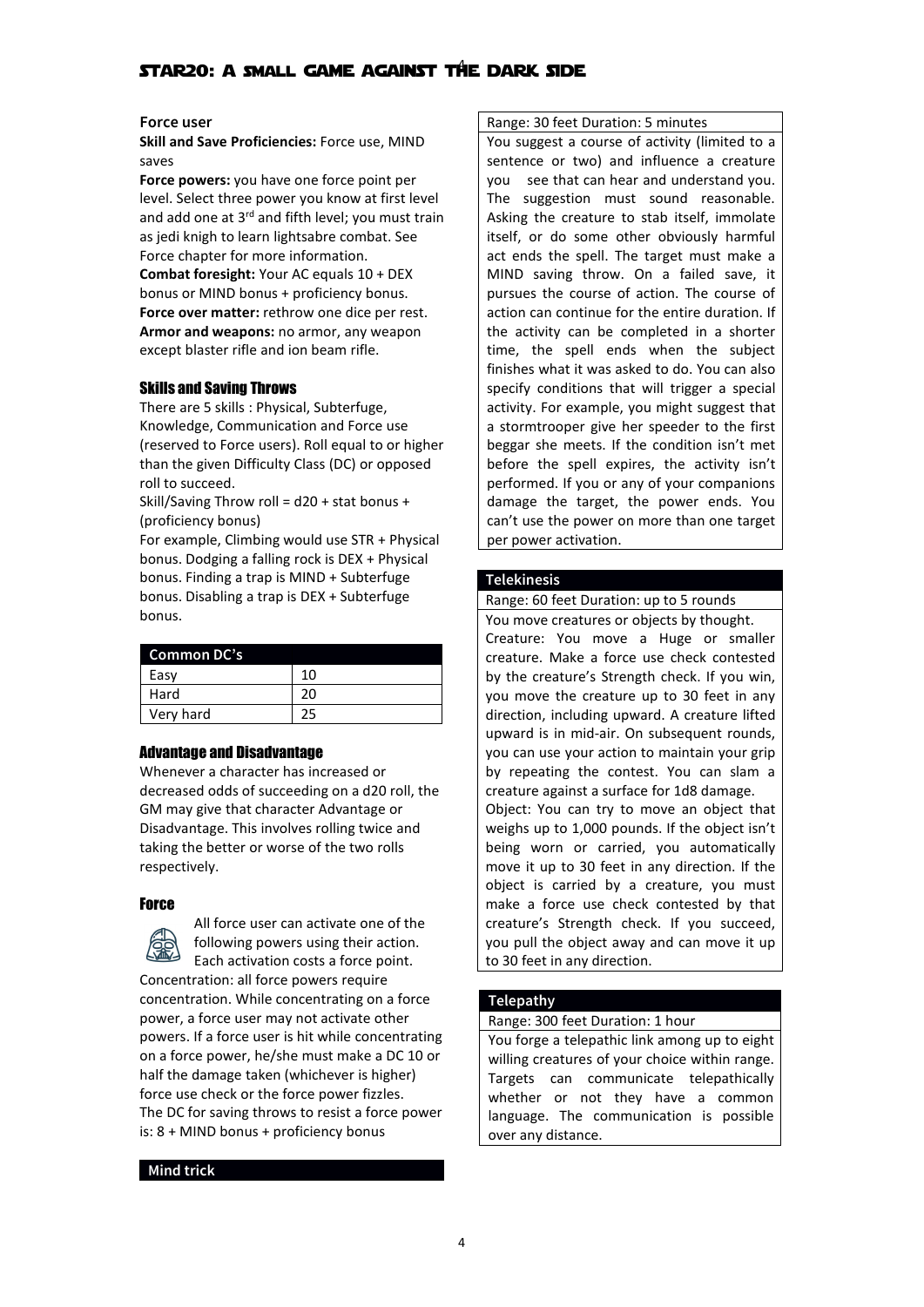# . **Force sense**

# Range: Self Duration: up to 10 minutes

You sense the presence of Force users within 3 miles of you. You can use your action to see a faint aura around any visible creature or object in the area that bears force. The power can penetrate most barriers

# **Lightsabre combat**

#### Range: self Duration: 1 minute

Your speed is doubled, you gain a +2 bonus to AC, you have advantage on Dexterity saving throws, and you gain an additional action on each turn. That action can be used only to take the Attack (one light sabre weapon attack only), Dash, Disengage, Hide, or Use an Object action.

Using a reaction, which you take when you are hit by an attack you can try to deflect the attack with the light sabre. Until the start of your next turn, you have a +5 bonus to AC, including against the triggering attack.

# **Precognition**

#### Range: Self Duration: Instantaneous

You receive an omen about the results of a specific course of action that you plan to take within the next 30 minutes. The GM chooses from the following possible omens: good results, bad results, both good and bad results, nothing for results that aren't especially good or bad

# Combat

Characters are sturdy heroes! Hit Points = STR stat + (1d8 + STR bonus)/Level. If HP reaches 0, unconscious and near death. Every round, make unmodified d20 rolls to avoid death. DC 10, must get three successes before three failures. **Initiative:** go clockwise (or counter clockwise) from the player sitting left (or right) to the GM for initiative order during turn.

Everyone can move (30 ft.) and perform an action each turn.

# **Actions include:**

additional movement (dashing), casting a spell and attacking. In addition, a single bonus action may be taken if granted by a class feature, spell or other ability.

**Melee attack bonus** = STR bonus + proficiency bonus

**Missile attack bonus** = DEX bonus + proficiency bonus

Add attack bonus to d20 roll. If equal to or higher than your opponent's Armour Class (AC), it's a hit. Natural 20 is automatically a critical hit doing double damage.

Add STR bonus to melee damage, and DEX bonus to missile damage.

Armour Class (AC) = 10 + Armour bonus + (DEX bonus).

Soldiers, Force users (using a lightsabre) and Spies can use DEX bonus + proficiency bonus as Melee attack bonus and damage.

**Dual Wielding:** Soldiers and Force users can wield 2 light weapons or a lightsabre and a light weapon and may use an action to attack with their main weapon, and a bonus action to attack with their offhand weapon. Don't add your ability modifier to the damage on the second weapon.

# Natural Healing

A rest is 8 hours long. A character regains all hit points and force points.

## Improvised Hazards and Traps

Use the below information to improvise damage for things like being pushed into a campfire. Examples:

3d6 - being pushed into a campfire, falling 30 feet

6d6 - suffering a cave-in, falling 60 feet

# Advancement

After every session add a level to the characters. Hit Points: 1d8 + STR bonus per level

# **Proficiency Bonus** 1-4 levels  $\vert +2 \vert$  $5-8$  levels  $+3$ 10 level +4

# Additional Combat Options

**Surprise:** If a creature fails to perceive (MIND + Sub) another creature hiding (DEX + Sub) before a battle, they start combat surprised. A surprised creature is unable to move, take actions or reactions until the first round ends. **Reactions:** A character can make one reaction per round, even when it is not their turn. Typical reactions include:

**Opportunity Attacks:** When an opponent tries to leave your reach without taking the Disengage action (see below), you may make a single attack against them.

**Disengage:** A character may take a disengage action in order to safely retreat without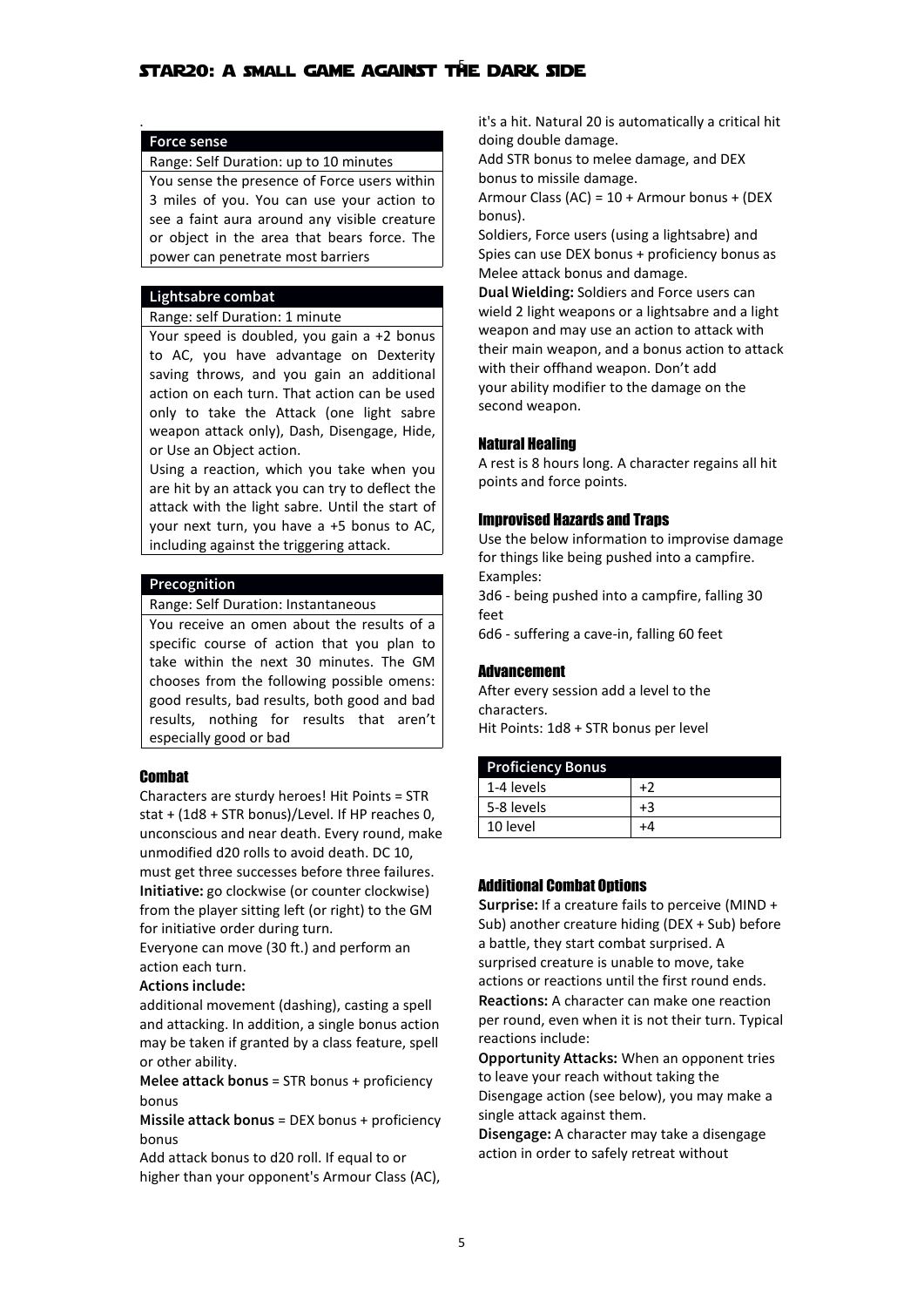provoking an opportunity attack from opponents.

**Dodge:** A character may take a dodge action, granting disadvantage on all attacks until their next turn.

**Ready an Action:** Instead of acting on your turn, you may ready an action. Readying an action delays your action until you use a reaction to trigger it later in the round.

**Knocking a Creature Out:** When an attacker reduces a foe to 0 hit points with a melee attack, the attacker may choose to knock the creature out instead of dealing a lethal blow.

**Maneuvers:** Maneuvers are special actions that a character can take instead of just attacking. The most common maneuvers are:

**Grappling:** Against a target no more than twice your height, you may replace one attack with a grapple. Make a STR + Phys roll opposed by an opponent's  $STR + Phys$  or DEX + Phys roll (their choice). If you succeed, the opponent is grappled, reducing their speed to 0, and your speed to half.

Escaping the grapple requires an action and another set of opposed rolls.

**Shove:** You may shove a creature in order to knock them prone (adv. for melee, disadv. for ranged, half of movement to stand up), or push them away from you. Make a  $STR + Phys$  roll opposed by an opponent's  $STR + Phys$  or DEX + Phys roll (their choice).

**Cover:** adds to the AC and DEX saves of a creature, as follows: Half Cover: +2

Full Cover: untargetable by attacks

# Equipment

| Armor       | <b>AC bonus</b>      | (SDE |
|-------------|----------------------|------|
| Light Armor | +2 AC, add DEX bonus |      |
| Heavy Armor | +5 AC, no DEX bonus  | Veh  |
| Full armor  | +6 AC, no DEX bonus  |      |

| Weapon               | <b>Damage</b>   |  |
|----------------------|-----------------|--|
| <b>Blaster rifle</b> | 2d4             |  |
| Blaster pistol       | 1d8             |  |
| Light sabre          | 1d10            |  |
| Staff                | 1d6             |  |
| Knife                | 1 <sub>d4</sub> |  |
| Ion beam rifle       | 2d <sub>6</sub> |  |
| Electrostaff         | 2d4             |  |
| Vibroknife           | 1 <sub>d8</sub> |  |
| Thermal detonator    | 3d6 10' radius  |  |
| Grenade              | 3d8 10' radius  |  |

Energy weapons can be set to stun mode dealing nonlethal damage.

| Droid companion (small size, like R2D2) |                                                              |  |
|-----------------------------------------|--------------------------------------------------------------|--|
| Movement                                | 20 feet                                                      |  |
| Armor class/hp                          | 12/20                                                        |  |
| Ranged/damage                           | $+2/1d4$                                                     |  |
| Special                                 | It can access computers,<br>store data and small<br>objects. |  |

| Flying Droid (tiny size, like a hand) |                                                          |  |
|---------------------------------------|----------------------------------------------------------|--|
| Movement                              | 10 feet                                                  |  |
| Armor class/hp                        | 10/5                                                     |  |
| Ranged/damage                         | $+0/1$                                                   |  |
| Special                               | collect<br>and<br>It<br>can<br>within<br>transmit videos |  |
|                                       | 100 feet.                                                |  |

# Starting Packs

Vehicles

**Spy Pack:** false identity ID,60 credits, night glasses (see in the dark), comlink (like a smartphone), light armor, blaster pistol, knife **Techwiz Pack:** droid companion, 1d4 tiny flying drones, medpack (one action to use, effect is like a rest), comlink, datapad (break a system with a knowledge check), blaster pistol.

**Soldier Pack:** grenade, 15 credits, blaster rifle, heavy armor, vibroknife, holopic of your beloved

**Scoundrel pack:** loaded dices, blaster pistol, 1000 credits debt, comlink, an old cargo space ship

**Force user pack:** 10 credits, blaster pistol **Bounty hunter pack:** Ion beam rifle, full armor, 50 credits, a bounty

**Diplomat:** 100 credits, blaster pistol, secret communication device, traanslating microphone (speak and comprehend most of languages)



| . v v. v.        |              |
|------------------|--------------|
| Speeder          |              |
| Movement         | 240 feet     |
| Armor class / hp | 15/20        |
| damage           | 2d8 if armed |
| passengers       |              |

| Pod racer        |           |
|------------------|-----------|
| Movement         | 400 feet  |
| Armor class / hp | 12/10     |
| damage           | Not armed |
| passengers       |           |

| Cargo space ship |                               |
|------------------|-------------------------------|
| Movement         | 70 feet (interstellar flight) |
| Armor class/hp   | 14 / 60                       |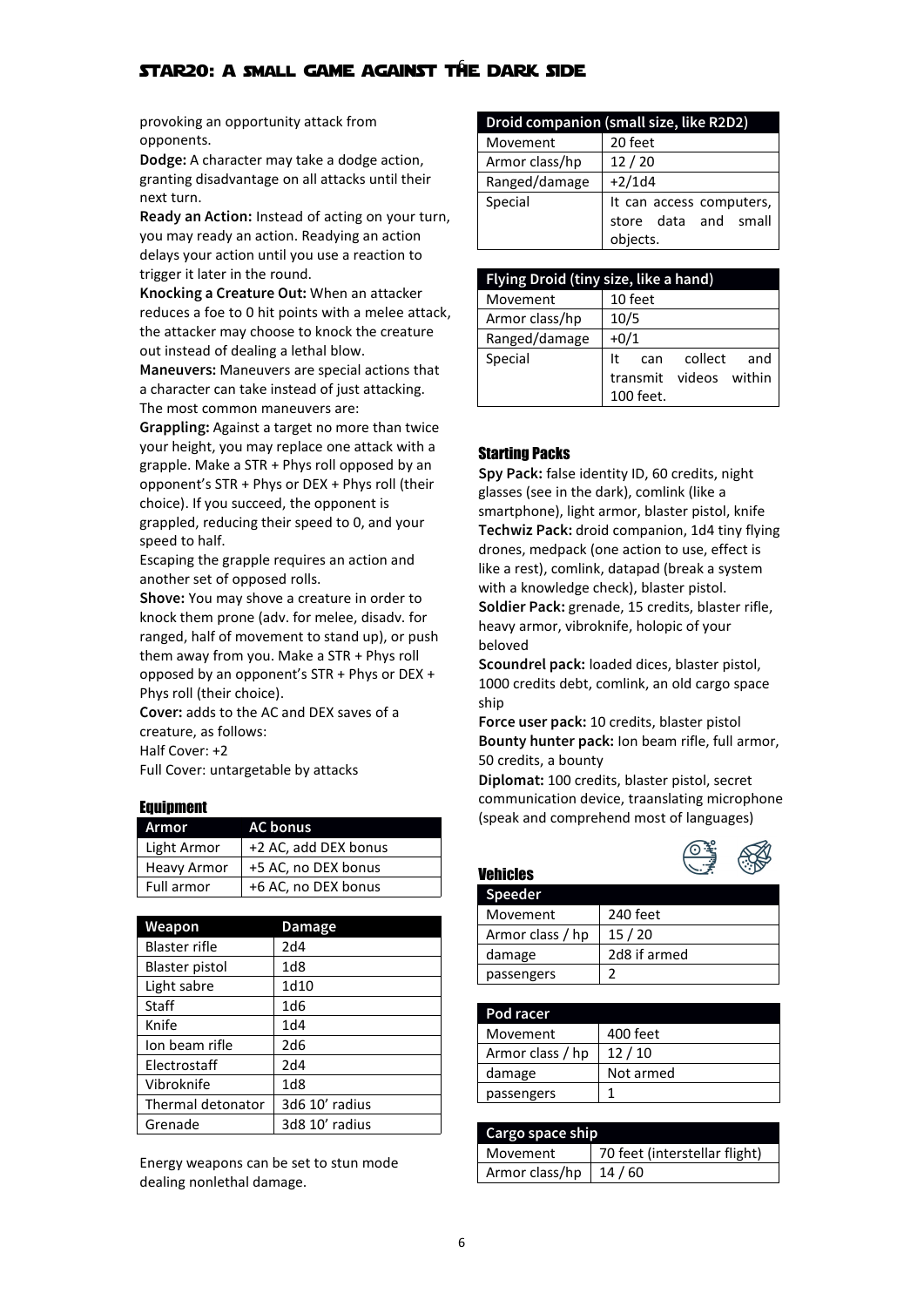| damage     |           |
|------------|-----------|
| passengers | 8 + cargo |

| Cloud car      |                             |                     |
|----------------|-----------------------------|---------------------|
| Movement       | (atmospheric<br>feet<br>160 |                     |
|                | flight)                     |                     |
| Armor class/hp | 12/30                       |                     |
| damage         | Not armed                   | <b>GM Advice: V</b> |
| passengers     | 5                           | Whenever th         |

#### **X wing**

| Movement         | feet (atmospheric<br>160 | the "GM's Fr                           |
|------------------|--------------------------|----------------------------------------|
|                  | and interstellar flight) | Have them r                            |
| Armor class / hp | 15/30                    | appropriate.                           |
| damage           | 2d8                      | A roll of 1-10                         |
| passengers       |                          | success. If yo<br>ala a a construction |

# The dark side

| <b>Storm trooper</b> |                 |
|----------------------|-----------------|
| Hit points           |                 |
| Melee/Ranged         | $+1/+2$         |
| Damage               | 1 <sub>dB</sub> |
| ST STR DFX MIN       | $+1 + 10$       |

| <b>Mandalorian bounty hunter</b> |                   | tra      |
|----------------------------------|-------------------|----------|
| Hit points                       | 20                | Co<br>m  |
| Melee/Ranged                     | $+3/+4$           | (in      |
| Damage                           | 2d6               | m        |
| ST STR DEX MIN                   | $+1 +2 +2$        | im<br>wł |
| Special                          | Thermal detonator | ad       |

| <b>Assault droid</b> |                        |
|----------------------|------------------------|
| Hit points           | 25                     |
| Melee/Ranged         | $+3/+2$                |
| Damage               | 2d4                    |
| ST STR DEX MIN       | +1 +1 not applicable   |
| Special              | Recharge after 3 hours |

| <b>AT-AT</b>     |                 |  |
|------------------|-----------------|--|
| Movement         | 70 feet         |  |
| Armor class / hp | 22/200          |  |
| damage           | 6d8 two attacks |  |
| passengers       | 20.             |  |

| AT-ST            |                 |  |
|------------------|-----------------|--|
| Movement         | 90 feet         |  |
| Armor class / hp | 18/50           |  |
| damage           | 2d8 two attacks |  |
| passengers       |                 |  |

| <b>TIE Fighter</b> |                          | iaei<br>con |
|--------------------|--------------------------|-------------|
| Movement           | 160 feet (atmospheric    | "Us         |
|                    | and interstellar flight) | edit<br>Der |
| Armor class / hp   | 13/25                    |             |

| damage     |  |
|------------|--|
| passengers |  |



# GM Advice: When in doubt... Remember

Whenever the players want to try something that goes around, through, or above and beyond the rules as written, you can always use the "GM's Friend"... the 50% chance. Have them roll whatever check seems most appropriate.

A roll of 1-10 is a failure, a roll of 11-20 is a success. If you feel that the situation warrants that you favor them, assign advantage to their roll. If the situation determines that they be hindered, then assign disadvantage

OPEN GAME LICENSE

Version 1.0a

The following text is the property of Wizards of the Coast, Inc. and is Copyright 2000 Wizards of the Coast, Inc ("Wizards"). All Rights Reserved.

1. Definitions: (a)"Contributors" means the copyright and/or trademark owners who have contributed Open Game Content; (b)"Derivative Material" means copyrighted material including derivative works and translations (including into other computer languages), potation, modification, correction, addition, extension, upgrade, improvement, compilation, abridgment or other form in which an existing work may be recast, transformed or adapted;

ST STR DEX MIN  $+1 +1$  not applicable<br>by the Contributor, and means any work covered by this Special **Recharge after 3 hours** License, including translations and derivative works under Movement 160 feet (atmospheric | "Use", "Used" or "Using" means to use, Distribute, copy, (c) "Distribute" means to reproduce, license, rent, lease, sell, broadcast, publicly display, transmit or otherwise distribute; (d)"Open Game Content" means the game mechanic and includes the methods, procedures, processes and routines to the extent such content does not embody the Product Identity and is an enhancement over the prior art and any additional content clearly identified as Open Game Content copyright law, but specifically excludes Product Identity. (e) "Product Identity" means product and product line names, logos and identifying marks including trade dress; artifacts; creatures characters; stories, storylines, plots, thematic elements, dialogue, incidents, language, artwork, symbols, designs, depictions, likenesses, formats, poses, concepts, themes and graphic, photographic and other visual or audio representations; names and descriptions of characters, spells, enchantments, personalities, teams, personas, likenesses and special abilities; places, locations, environments, creatures, equipment, magical or supernatural abilities or effects, logos, symbols, or graphic designs; and any other trademark or registered trademark clearly identified as Product identity by the owner of the Product Identity, and which specifically excludes the Open Game Content; (f) "Trademark" means the logos, names, mark, sign, motto, designs that are used by a Contributor to identify itself or its products or the associated products contributed to the Open Game License by the Contributor (g) edit, format, modify, translate and otherwise create Derivative Material of Open Game Content. (h) "You" or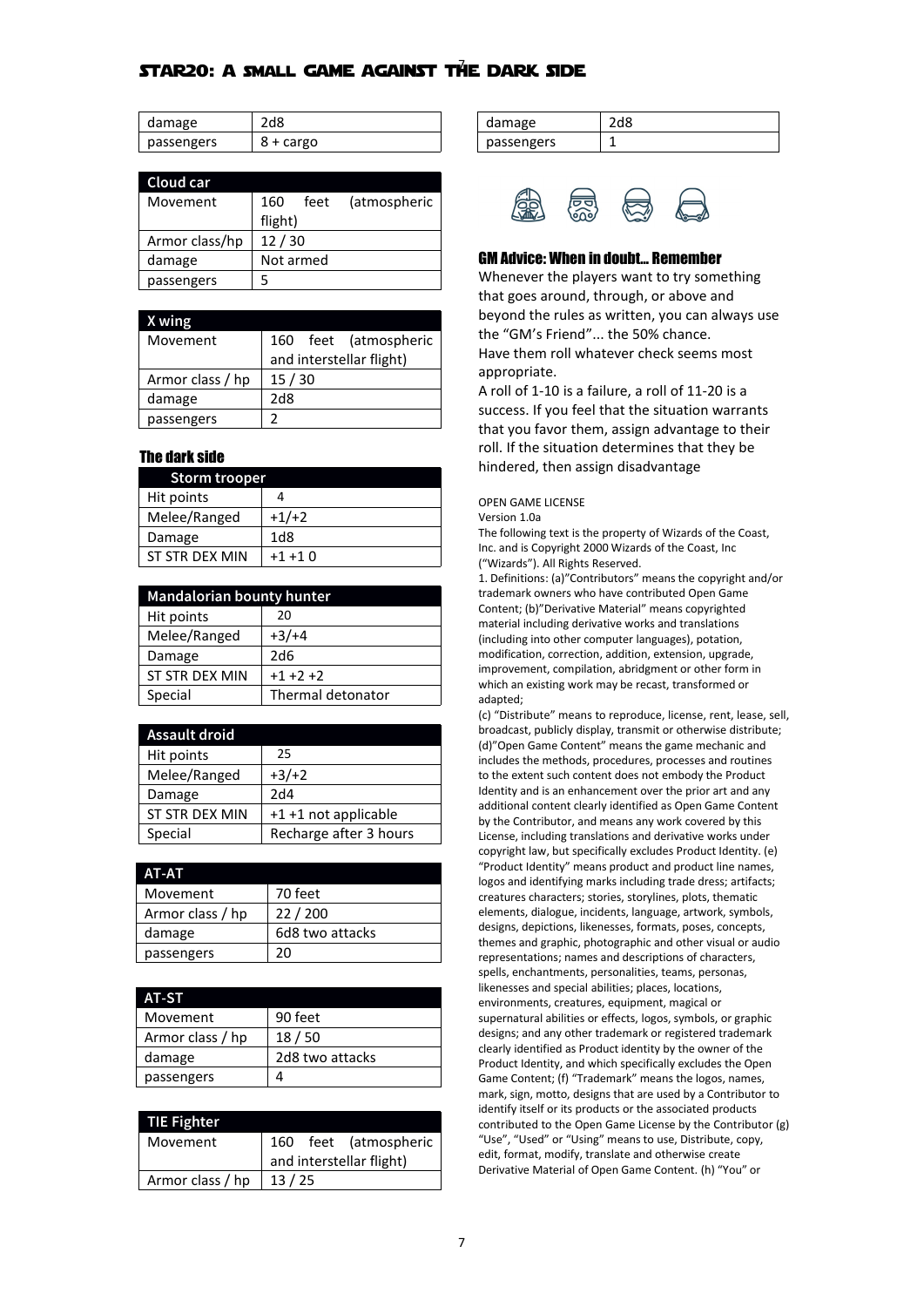"Your" means the licensee in termsof this agreement. Not for resale. Permission granted to print or photocopy this document for personal use only.

2. The License: This License applies to any Open Game Content that contains a notice indicating that the Open Game Content may only be Used under and in terms of this License. You must affix such a notice to any Open Game Content that you Use. No terms may be added to or subtracted from this License except as described by the License itself. No other terms or conditions may be applied to any Open Game Content distributed using this License. 3.Offer and Acceptance: By Using the Open Game Content You indicate Your acceptance of the terms of this License. 4. Grant and Consideration: In consideration for agreeing to use this License, the Contributors grant You a perpetual, worldwide, royalty-free, non-exclusive license with the exact terms of this License to Use, the Open Game Content. 5. Representation of Authority to Contribute: If You are contributing original material as Open Game Content, You represent that Your Contributions are Your original creation and/or You have sufficient rights to grant the rights conveyed by this License.

6. Notice of License Copyright: You must update the COPYRIGHT NOTICE portion of this License to include the exact text of the COPYRIGHT NOTICE of any Open Game Content You are copying, modifying or distributing, and You must add the title, the copyright date, and the copyright holder's name to the COPYRIGHT NOTICE of any original Open Game Content you Distribute.

7. Use of Product Identity: You agree not to Use any Product Identity, including as an indication as to compatibility, except as expressly licensed in another, independent Agreement with the owner of each element of that Product Identity. You agree not to indicate compatibility or co-adaptability with any Trademark or Registered Trademark in conjunction with a work containing Open Game Content except as expressly licensed in another, independent Agreement with the owner of such Trademark or Registered Trademark. The use of any Product Identity in Open Game Content does not constitute a challenge to the ownership of that Product Identity. The owner of any Product Identity used in Open Game Content shall retain all rights, title and interest in and to that Product Identity. 8. Identification: If you distribute Open Game Content You must clearly indicate which portions of the work that you are distributing are Open Game Content.

9. Updating the License: Wizards or its designated Agents may publish updated versions of this License. You may use any authorized version of this License to copy, modify and distribute any Open Game Content originally distributed under any version of this License.

10. Copy of this License: You MUST include a copy of this License with every copy of the Open Game Content You Distribute.

11. Use of Contributor Credits: You may not market or advertise the Open Game Content using the name of any Contributor unless You have written permission from the Contributor to do so.

12. Inability to Comply: If it is impossible for You to comply with any of the terms of this License with respect to some or all of the Open Game Content due to statute, judicial order, or governmental regulation then You may not Use any Open Game Material so affected.

13. Termination: This License will terminate automatically if You fail to comply with all terms herein and fail to cure such breach within 30 days of becoming aware of the breach. All sublicenses shall survive the termination of this License. 14. Reformation: If any provision of this License is held to be unenforceable, such provision shall be reformed only to the extent necessary to make it enforceable. 15. COPYRIGHT NOTICE

Open Game License v 1.0 Copyright 2000, Wizards of the Coast, Inc. System Reference Document Copyright 2000-2003, Wizards of the Coast, Inc.; Authors Jonathan Tweet, Monte Cook, Skip Williams, Rich Baker, Andy Collins, David Noonan, Rich Redman, Bruce R. Cordell, John D. Rateliff, Thomas Reid, James Wyatt, based on original material by E. Gary Gygax and Dave Arneson. System Reference Document Copyright 2000, Wizards of the Coast, Inc.; Authors Jonathan Tweet, Monte Cook, Skip Williams, based on original material by E. Gary Gygax and Dave Arneson;

System Reference Document 5.0. Copyright 2016, Wizards of the Coast, Inc.; Authors Mike Mearls, Jeremy Crawford, Chris Perkins, Rodney Thompson, Peter Lee, James Wyatt, Robert J. Schwalb, Bruce R. Cordell, Chris Sims, and Steve Townshend, based on original material by E. Gary Gygax and Dave Arneson.

Microlite20 © 2006; Seth Drebitko, Robin V. Stacey Wayfarer M20, Copyright 2011, Wyatt Bury Microlite5E, 2015 Chris Sakkas:

https://grimportents.wordpress.com/2015/01/07/microlite 5e-a-trim-hack-of-5e-thatsbackwards-compatible/ A Magical Medieval Society: Western Europe Copyright 2003, Expeditious Retreat Press; authors Suzi Yee and Joseph Browning.

Challenging Challenge Ratings: Immortals Handbook, Copyright 2003, Craig Cochrane.

Design Parameters: Immortals Handbook, Copyright 2003, Craig Cochrane.

Encountering Encounter Levels: Immortals Handbook, Copyright 2003, Craig Cochrane.

Grim Tales, Copyright 2004, Benjamin R. Durbin, published by Bad Axe Games, LLC.

Heroes of High Favor: Elves.Copyright 2002, Benjamin R. Durbin; published by Bad Axe Games, LLC.

Immortals Handbook, Copyright 2007, Craig Cochrane

Kim D&D. Copyright 2011. Kim E. Lumbard

http://www.ugcs.caltech.edu/~kel/KDD/3.5/Crafting35.sht ml

Modern Player's Companion, Copyright 2003, The Game Mechanics, Inc.; Author: Stan!

Modern System Reference Document Copyright 2002, Wizards of the Coast, Inc.;

Authors Bill Slavicsek, Jeff Grubb, Rich Redman, Charles Ryan, based on material by Jonathan Tweet, Monte Cook, Skip Williams, Richard Baker, Peter Adkison, Bruce R. Cordell, John Tynes, Andy Collins, and JD Wiker.

Monster's Handbook Copyright 2002, Fantasy Flight Publishing, Inc.

Monte Cook Presents: Iron Heroes, Copyright 2005 Monte J. Cook. All rights reserved.

Monte Cook's Arcana Unearthed, Copyright 2003, Monte J. Cook. All rights reserved.

Mutants and Masterminds Copyright 2002, Green Ronin Publishing.

Original Spell Name Compendium Copyright 2002 Clark Peterson; based on NPCnamed spells from the Player's Handbook that were renamed in the System Reference Document. The Compendium can be found on the legal page of www.necromancergames.com;

Pathfinder Roleplaying Game Beta playtest edition. Copyright 2008, Paizo Publishing, LLC; Author: Jason Bulmahn.

Pathfinder Roleplaying Game Conversion Guide, Copyright 1009. Paizo Publisihing, LLC; Author: Jason Bulmahn Poisoncraft: The Dark Art, Copyright 2004, Justin D. Jacobson.

Spycraft Copyright 2002, Alderac Entertainment Group. Swords of Our Fathers Copyright 2003, The Game **Mechanics**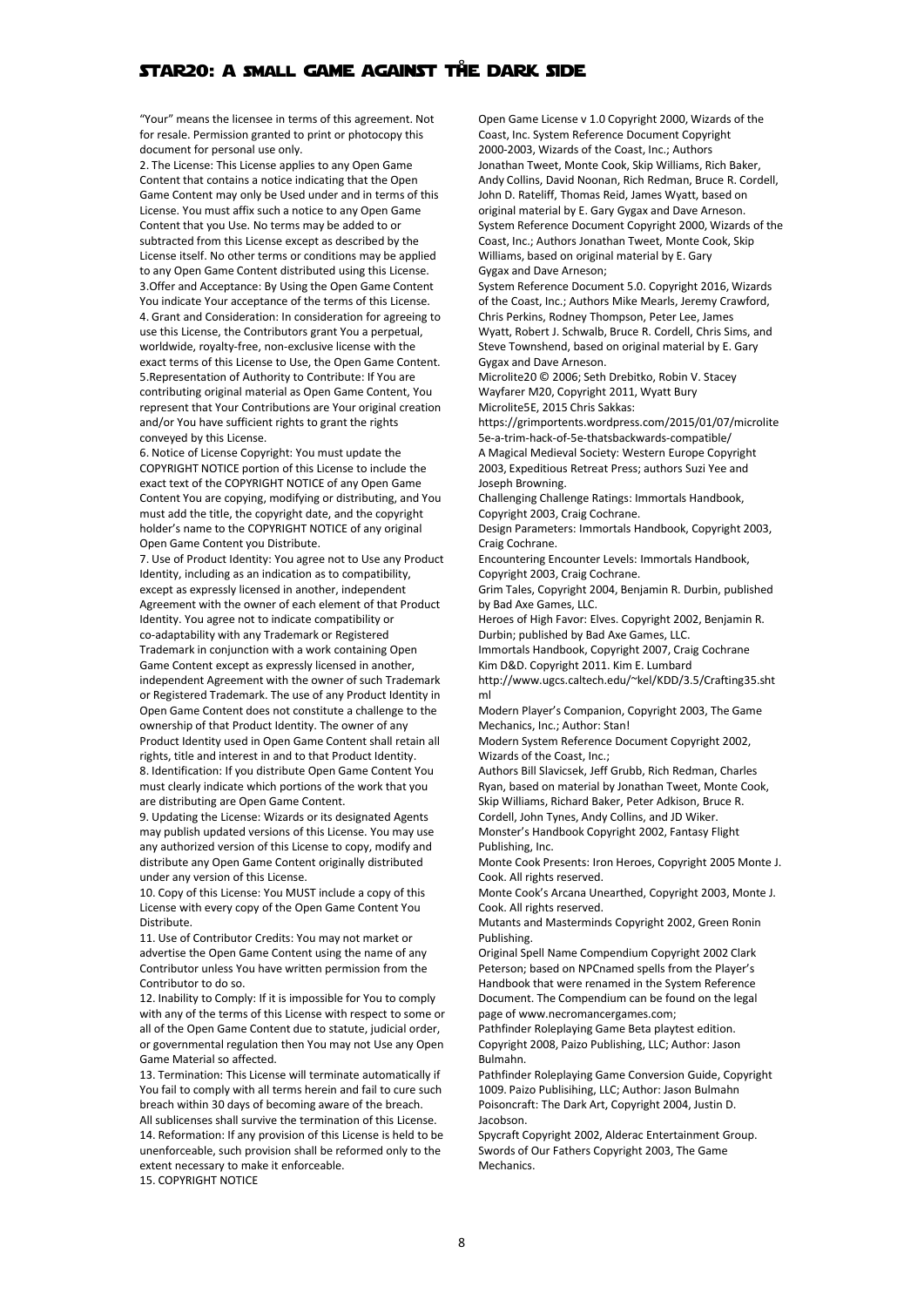The Book of Experimental Might. Copyright 2008, Malhavoc Press; Author: Monte J. Cook. Trailblazer, Copyright 2009, Benjamin R. Durbin, published by Bad Axe Games, LLC. Ultramodern Firearms d20, Copyright 2002, Charles McManus Ryan. Unearthed Arcana Copyright 2004, Wizards of the Coast, Inc.; Andy Collins, Jesse Decker, David Noonan, Rich Redman. (Not So) Legendary Actions, Copyright 2016, Igor Moreno. D6 Adventure (WEG51011), Copyright 2004, Purgatory Publishing Inc. Micropend6, Copyright 2015, Sigil Stone Publishing West End Games, WEG, and D6 System are trademarks and properties of Purgatory Publishing Inc. Microlite20 Character Sheet, Copyright 2016, Thomas McDermott M20 Fifth © 2017, Roberto Kingsley Star20 © 2018, Lino Giusti END OF LICENSE The text of this product is 100% Open Game Content. Icons designed by Justas Galaburda. Image by M\_Caballero